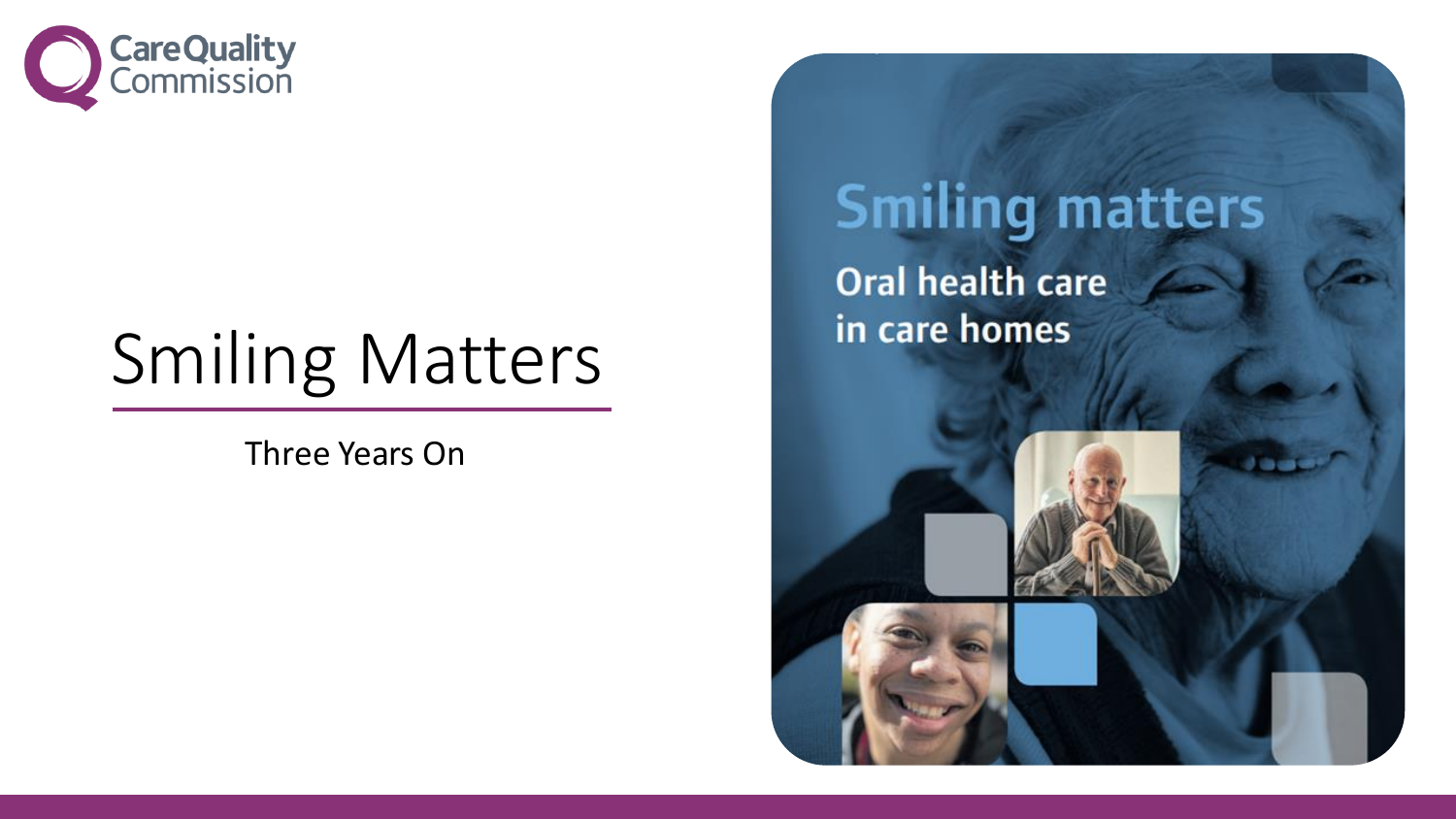

## **Background**

- Oral health has a big impact on a person's quality of life. It can affect one's ability to eat, drink and socialise.
	- o This is especially important for at risk individuals Oral care should not stop once a person enters a home.
	- o People are also now more likely to retain their teeth
- The Smiling Matters Report (SMR) made in June 2019 by the CQC on the state of oral health in care homes found that:
	- o *"Many people living in care homes were not being supported to maintain and improve their oral health."*
	- o *"People were not always able to access routine NHS dental care"*
	- o *"The amount of detail in care plans varied greatly between homes"*
- The report outlined 6 recommendations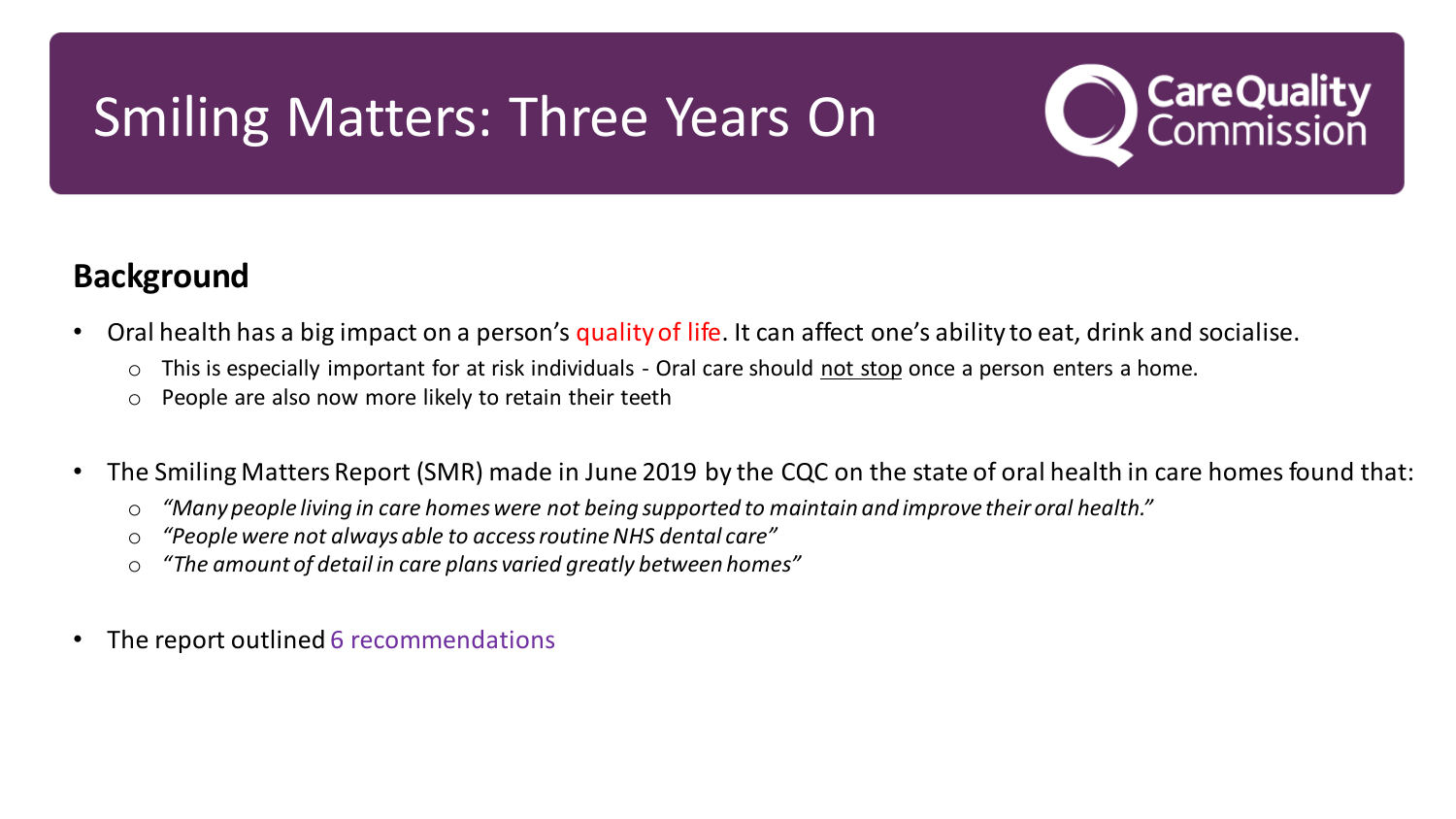

## **Background**

Three years later from that report, our **AIM** is to review the current state of oral health in care homes and the impact of the smiling matters report (SMR):

- 1. Assess if people living in care homes are now supported in a way that meets the NICE guideline on OH Care (NG48)
- 2. Assess how well people who live in care homes are now supported to access OH services
- 3. Review the implementation and impact of the 6 recommendations from the *Smiling Matter Report (June 2019)* by different stakeholders & organisations.

### **Outputs:**

- 1. Independent Voice Piece:
	- Insight into current state of OH in care homes & the progress made according to the 6 recommendations
	- Further recommendations & highlight notable practice.
- 2. Give the CQC an idea as to what an extent a regulator can influence change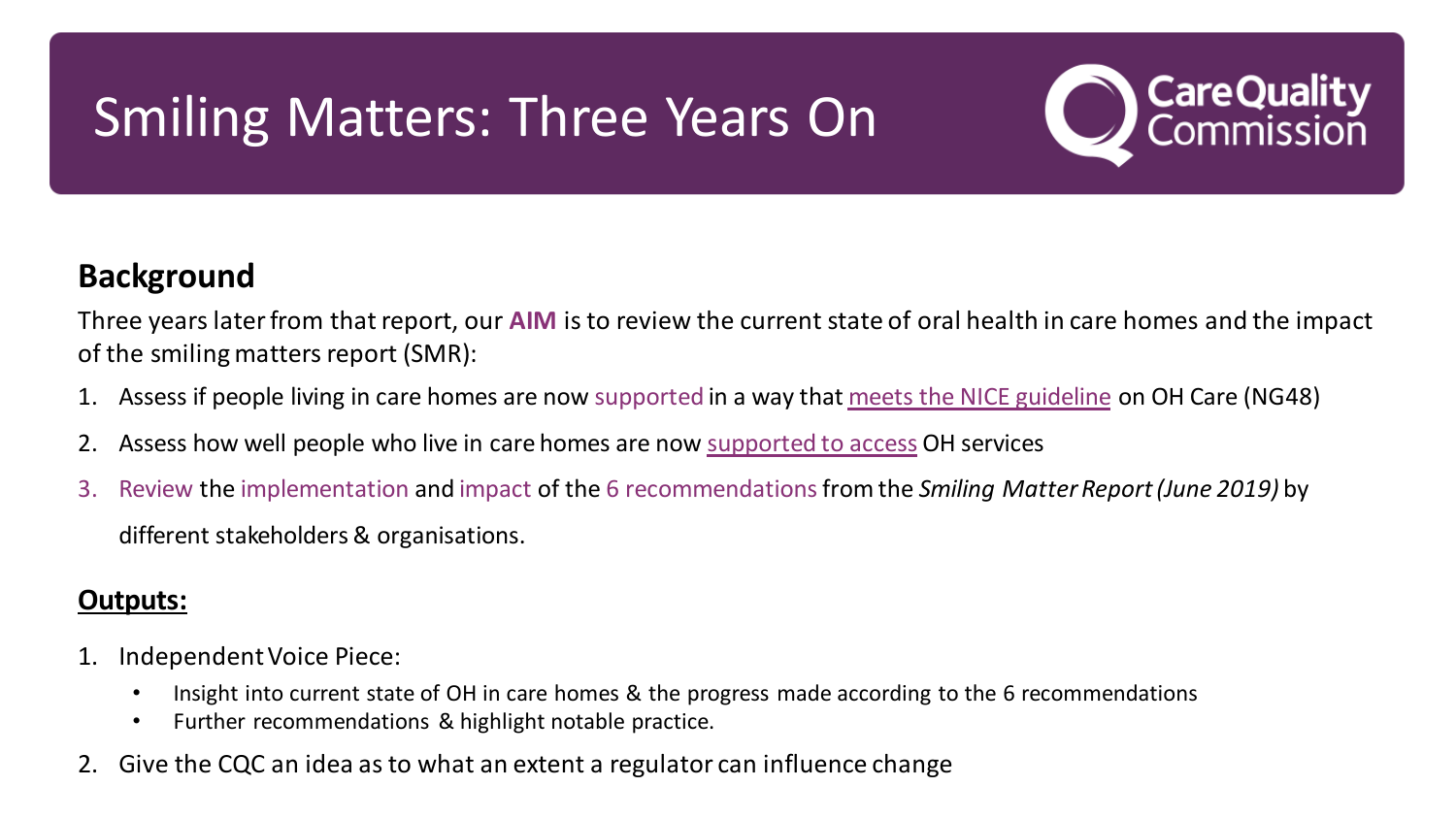

### **The Recommendations**

Positive change can only happen with different parts of the health care system coming together to improve OH care and the quality of life in people.

The following slides discuss the 6 recommendations, **who they impact**, and what **stakeholders**(including the CQC) **should do.** 

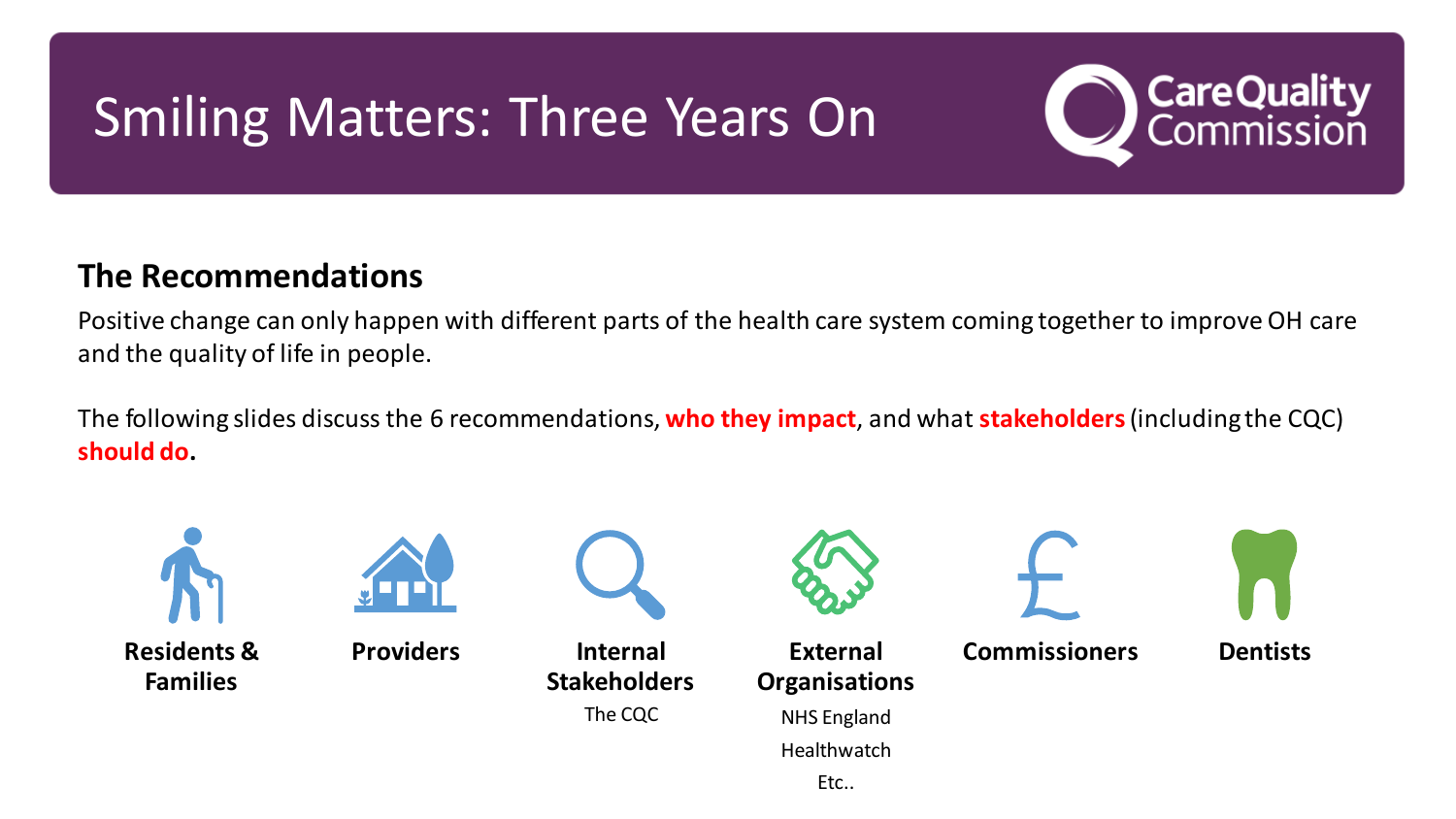

### **The Recommendations**

*R1:* People who use services, their families and carers need to be made more aware of the importance of oral care*.*

#### **What We Advised:**

• Use of a multi agency group (like STOMP) that includes care providers to raise awareness of the importance of day to day OH & regular checkups.

- Residents & Families
- **Providers**
- External Organisations:

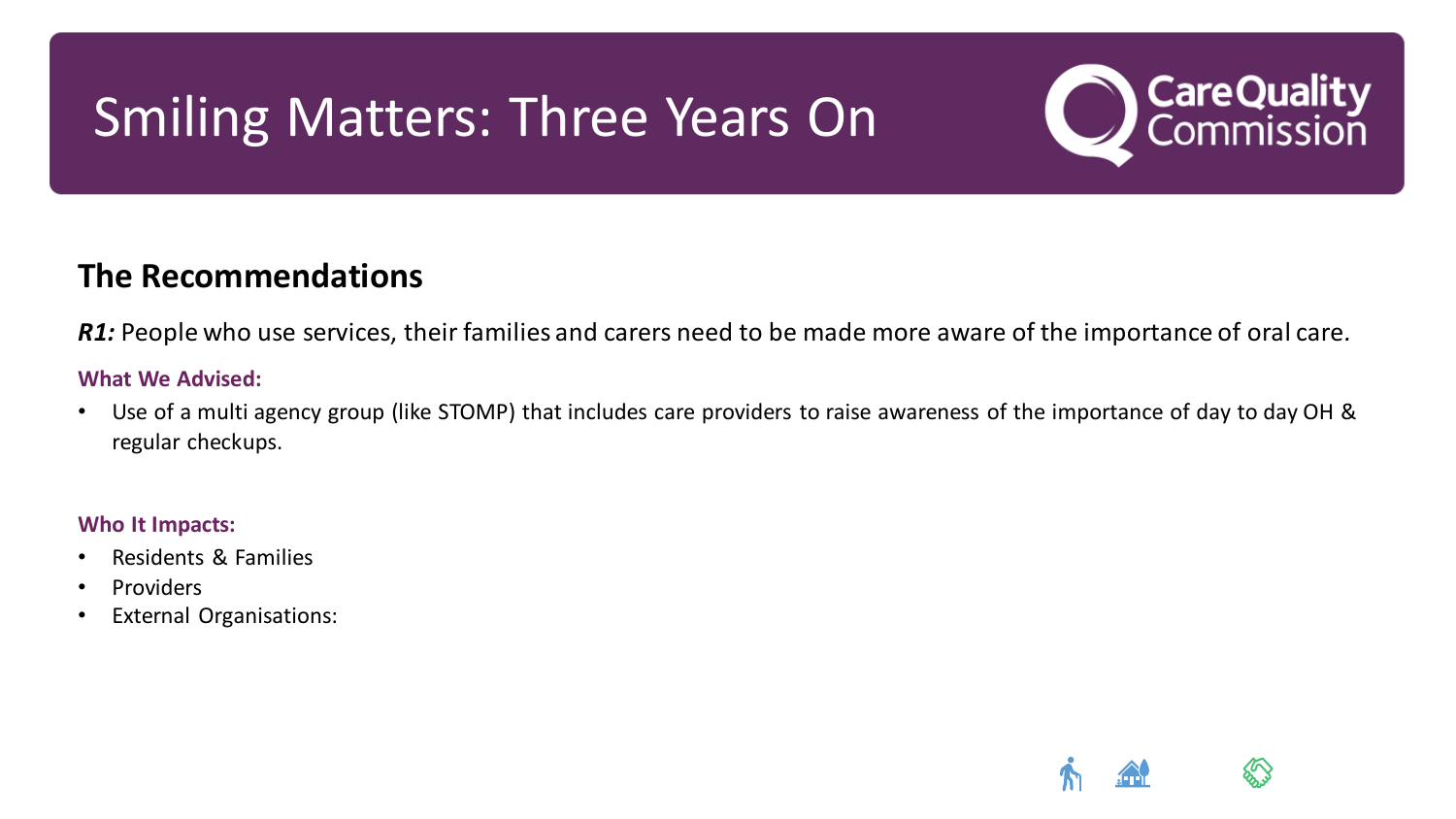

### **The Recommendations**

*R2:* Care home services need to make awareness and implementation of NICE guideline NG48 a priority.

#### **What We Advised:**

- Care home providers to:
	- o Make NG48 the standard for planning and delivering oral care
	- o Ensure OH is of equal weight in personal care tasks
	- $\circ$  Support staff with training & time
	- o Assess oral health of residents on admission, including families if appropriate
	- Ensure residents have a oral health plan that is reviewed with other sections of the care plan.
		- $\triangleright$  The plan should identify the persons dentist/practice and record outcome of visits
		- $\triangleright$  Plan shows Exemption status
	- o Check the state of peoples oral health when they experience unexplained (due to ill health/other conditions) weight loss
	- o Establish an Oral Health Champion

- Residents & Families
- **Providers**

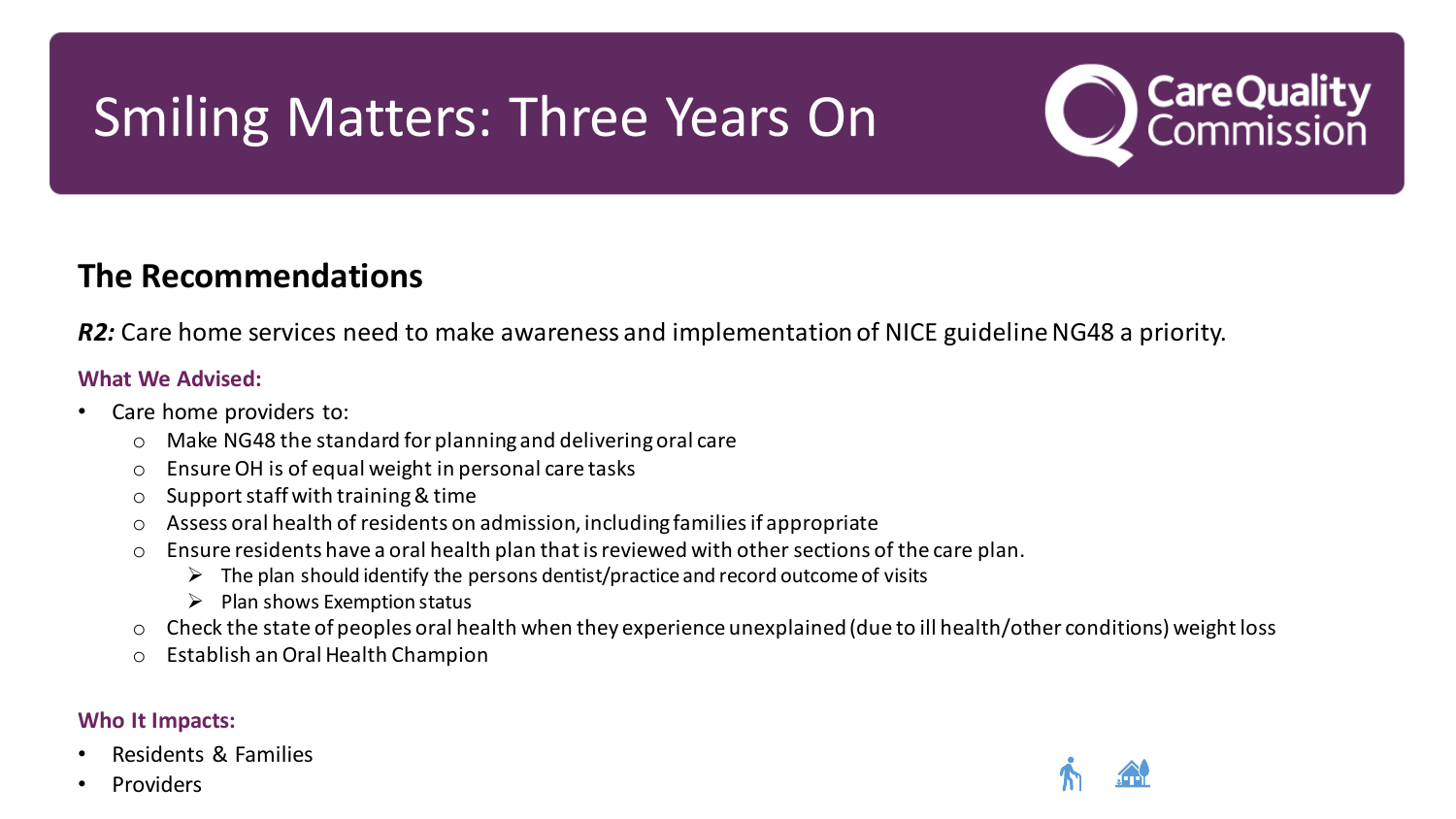

### **The Recommendations**

#### *R3:* Care home staff need better training in oral care.

#### **What We Advised:**

- Local Social Care Commissioners to introduce the need for oral health training as part of their assessment frameworks
- HEE & Skills for Care/Health to introduce a mandatory oral health component in the next iteration of the care certificate qua lification
- CQC to routinely check whether care home staff have received training in oral care & dental hygiene through our regulatory activity

- Providers
- The CQC (Us)
- **External Organizations**
- **Commissioners**

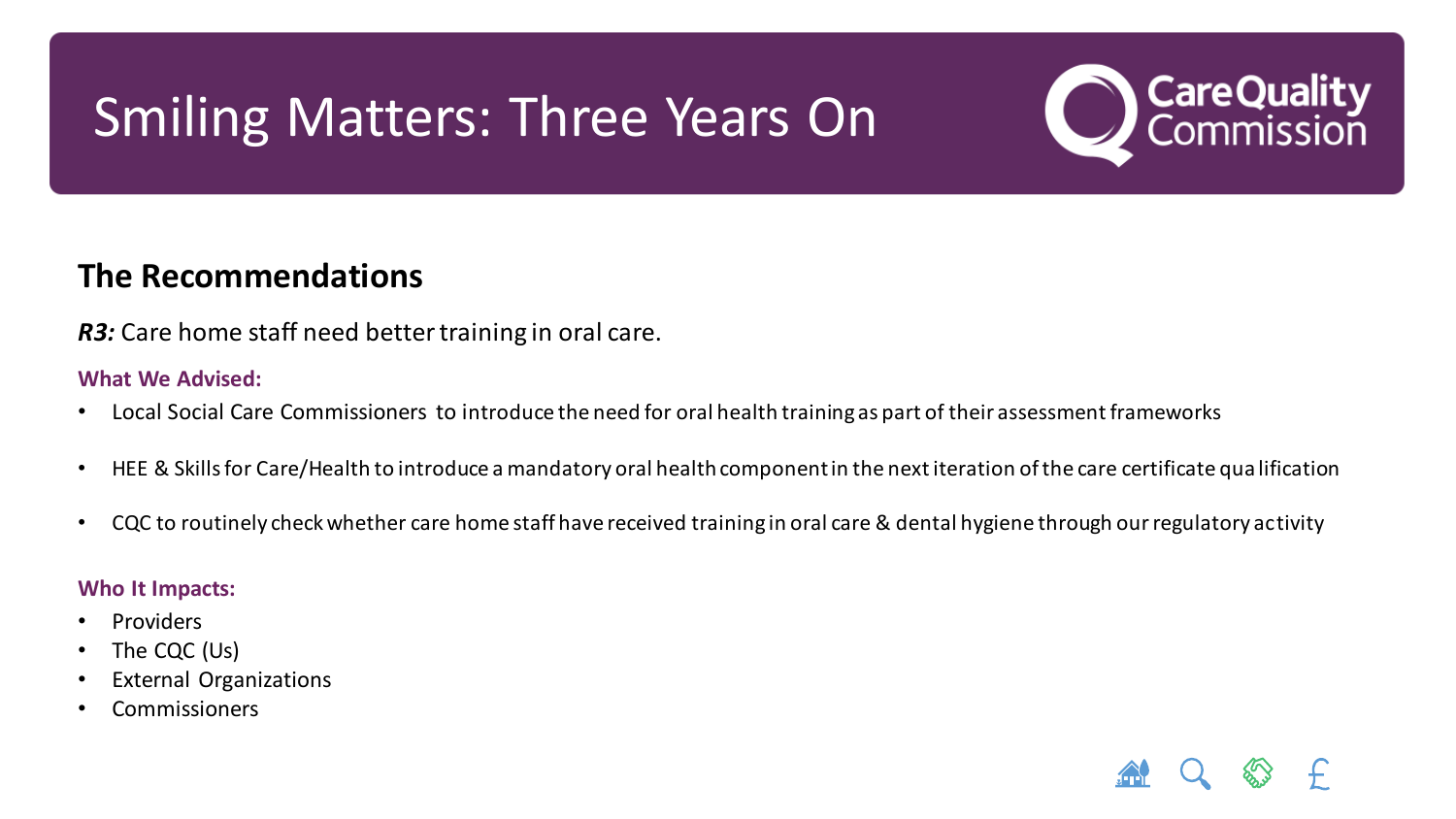

### **The Recommendations**

*R4:* The dental profession needs improved guidance on how to treat people in care homes.

#### **What We Advised:**

- That all dental providers:
	- Ensure they are clear about NHS & Private charges
	- $\circ$  Assist care homes in making applications for exemption from charges  $\rightarrow$  ?Linked to a national awareness raising campaign
- HEE to:
	- Update & re-issue guidance for training of dental professionals on how to provider care in homes. Especially for:
		- $\triangleright$  Those with complex conditions & cognitive impairment
		- $\triangleright$  Frequency of exams for those in homes
		- $\triangleright$  The most appropriate setting for a DCP to deliver routine & emergency treatment

- **Providers**
- Dentists
- **External Organizations**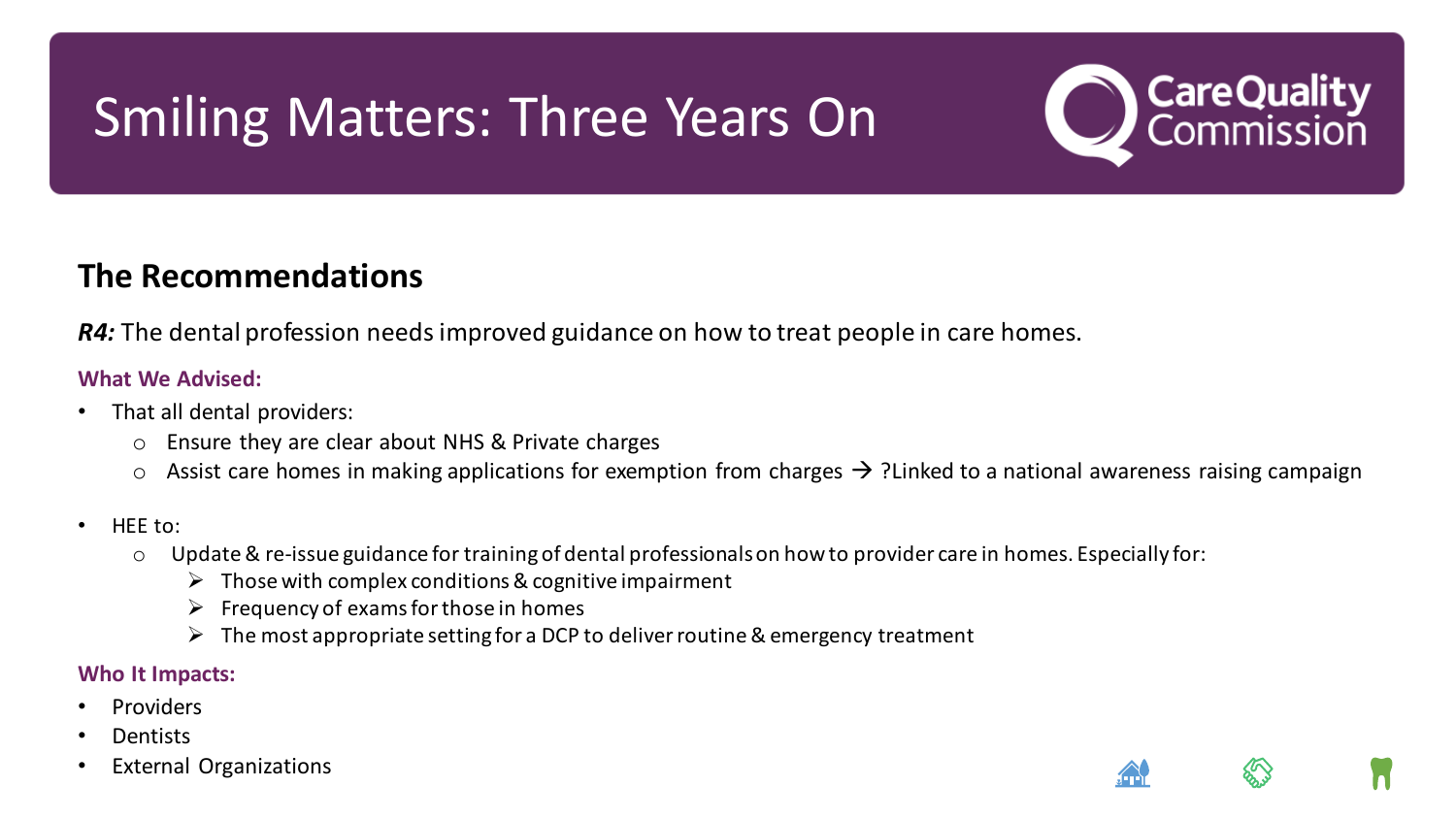

### **The Recommendations**

#### *R5:* Dental provision and commissioning needs to improve to meet the needs of people in care homes.

#### **What We Advised:**

- NHSE & Local Commissioners
	- o Work with primary care contractors (GP/Community Pharm) to establish local arrangements to signpost to dental provision
	- $\circ$  Provide capacity for routine and emergency treatment linked to a measurable outcome to avoid GP/A&E attendance from dental crises
- NHSE & Bodies (PHE now OHID/Healthwatch)
	- Develop accessible information for public and care home staff to signpost to available dental services for routine & urgent needs
- NHSE to:
	- Review how the domiciliary care pathway is provided to vulnerable groups including those in care homes.
	- o Consider a more local & responsive approach to dental commissioning as part of the NHS Long Term Plan (2019, Section 1.15) )
	- o Explore how PCNs & LDNs can work to develop services for those in care homes.
- Commissioners to recognize opportunities for a more diversified workforce e.g use of Hygienists, therapists and nurses

#### **Who It Impacts:**

• Providers, Commissioners, External Organizations, Dentists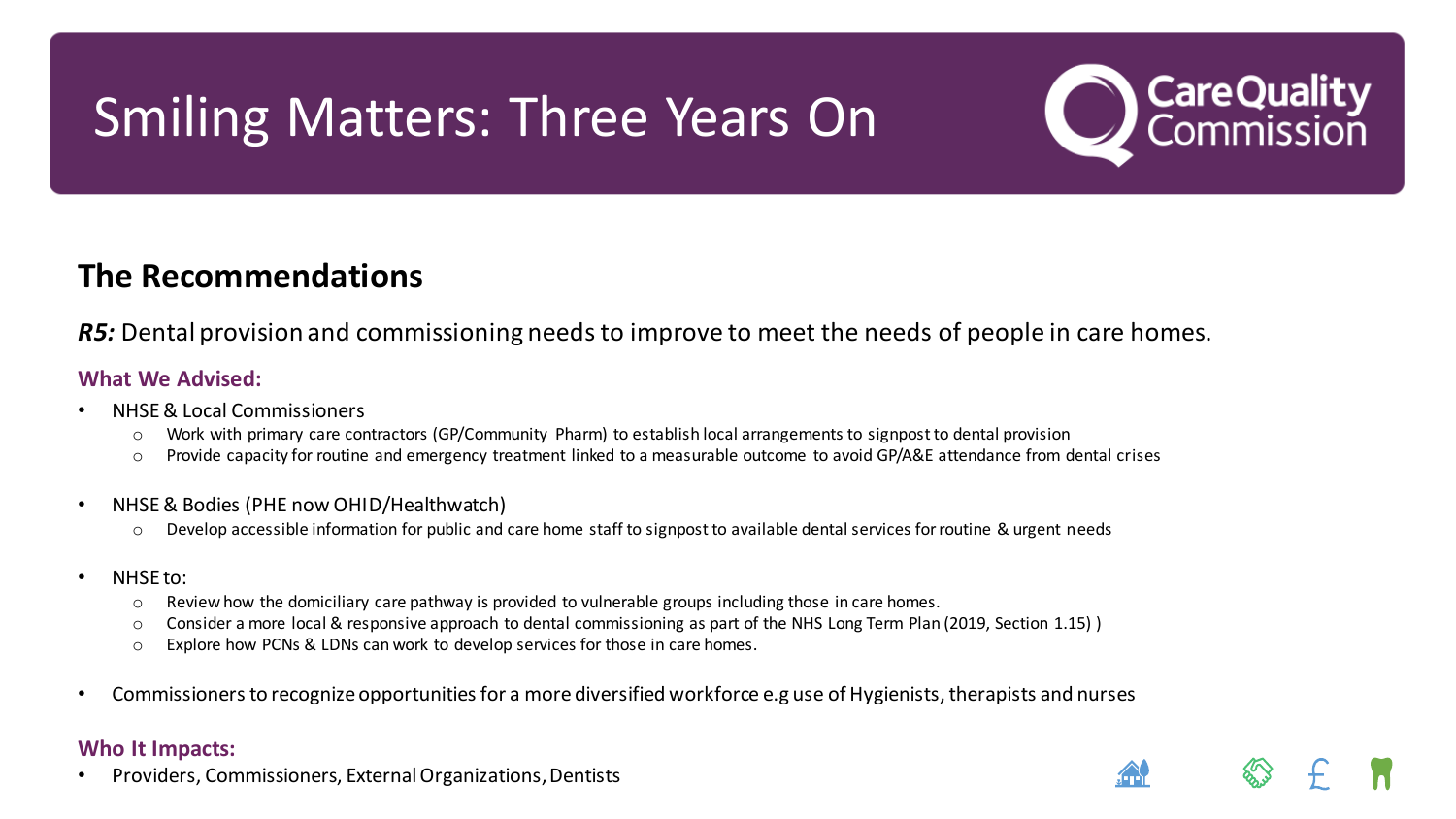

### **The Recommendations**

*R6:* NICE guideline NG48 needs to be used more in regulatory and commissioning assessments.

#### **What We Advised:**

- Contract Monitoring
	- For local social care contract monitoring to include awareness and implementation of NG48 as part of their assessment on the overall quality of care
- The CQC
	- o To Review and clarify how oral health care should be part of the monitoring and inspection of care homes
- RDSPB (Chaired by CQC)
	- o Work collaboratively towards a shared view of quality in relation to the awareness of the NICE guideline, oral health training and commissioning of services

- **Commissioners**
- **External Organizations**
- The CQC

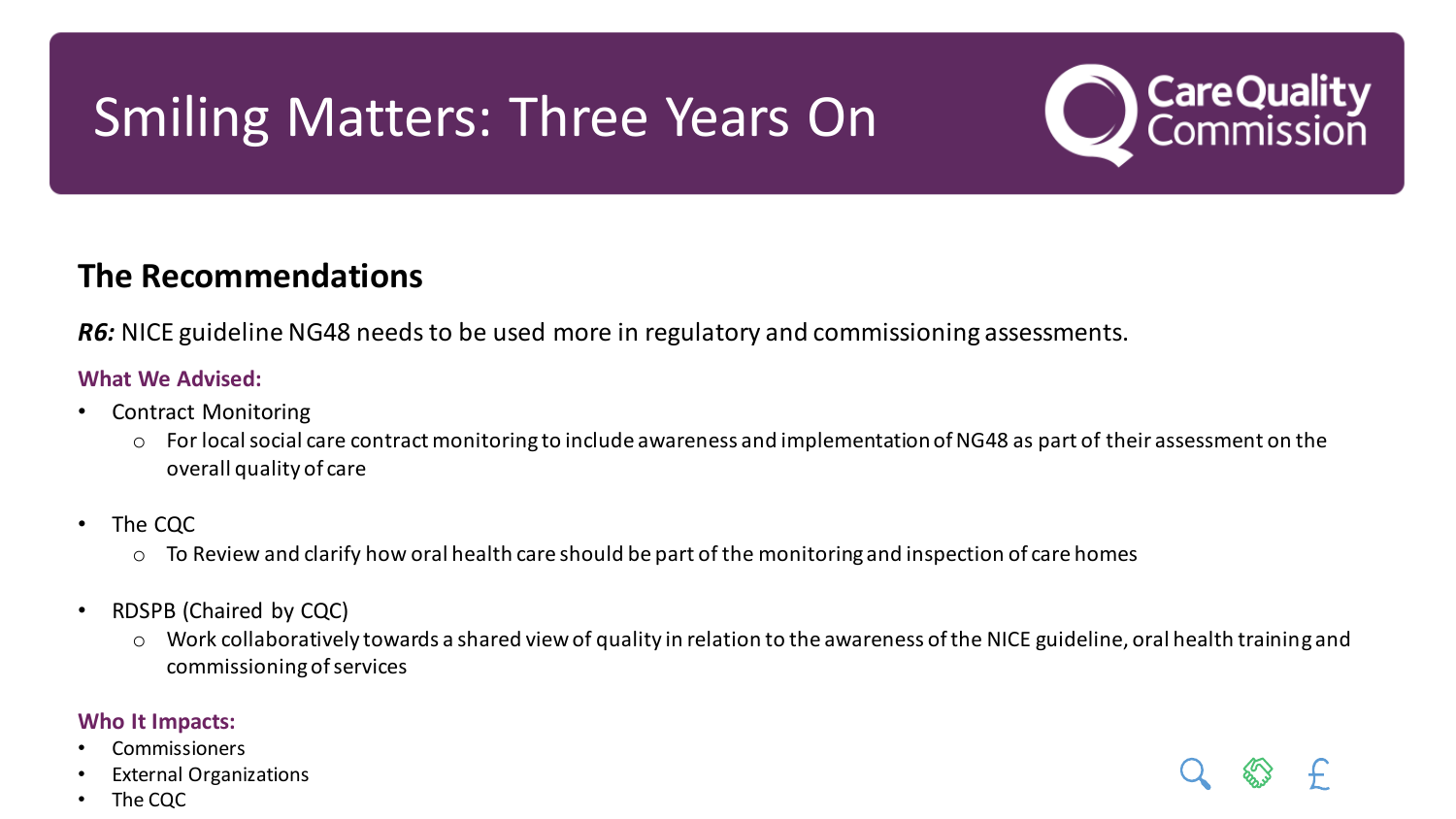

### **Where Are We Now?**

- 1. Project Planning & Internal Stakeholder Engagement Nov-Jan
- 2. Stakeholder Engagement (External) Jan-May

### 3. Fieldwork May-June

**US**

#### **4. Review Findings** June

### **5. Report Writing & Publish** July-Aug (+)

#### **The Two Arms**

**1. Stakeholder Engagement** Review Progress made on the 6 Recommendations by Stakeholders through virtual interviews.

o If you think your organisation/project may be relevant please get in contact: *Sunmeet.Kandhari@cqc.org.uk*

#### **2. Fieldwork**

Use existing CQC inspection activity and processes to explore the current state of the care home sector with regards to oral health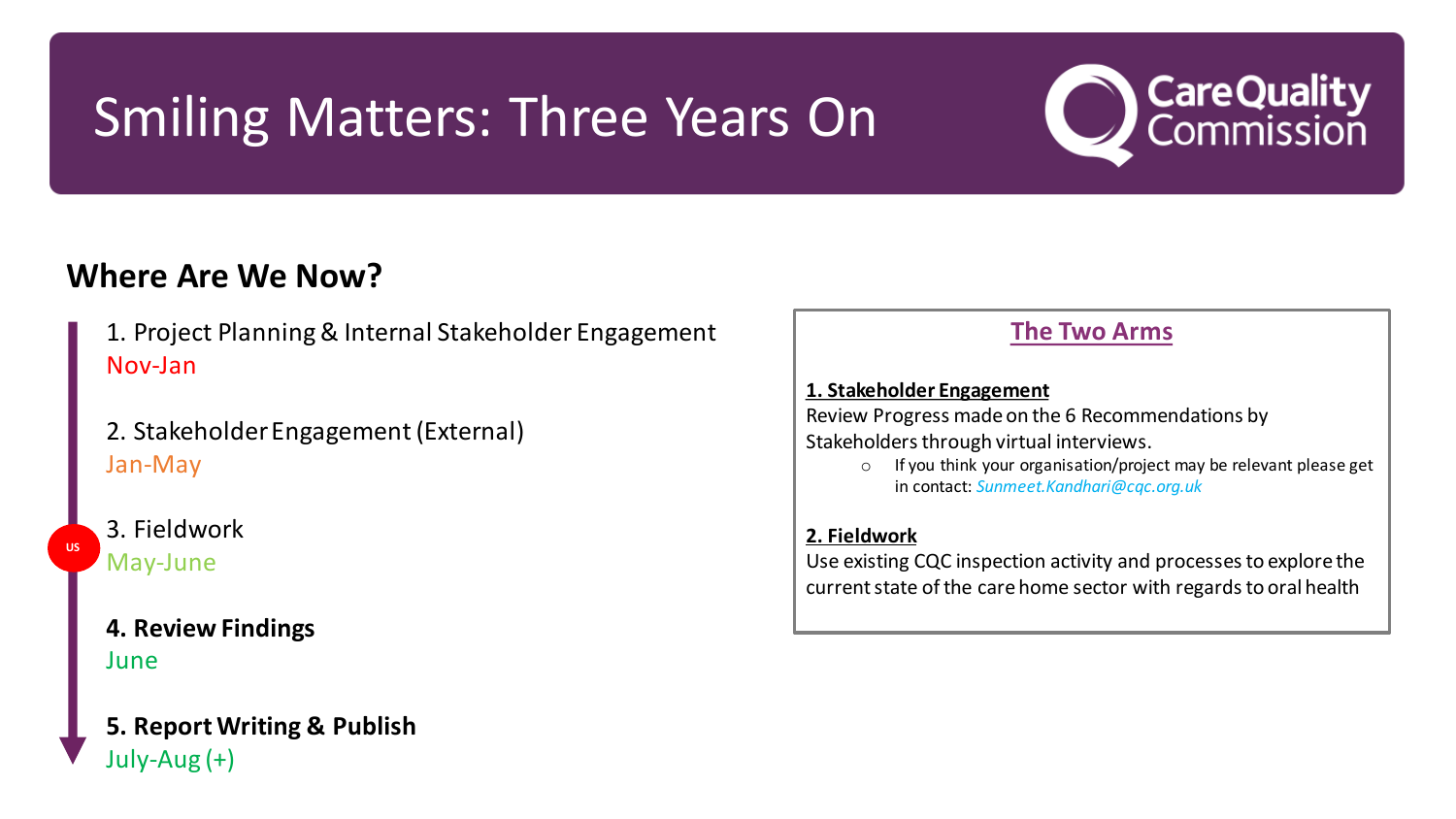

### **Engagement – Initial Findings & Themes**

- The Covid Pandemic hindered progress
- Despite this, there have been some good examples of projects and initiatives:
	- o PHE(OHID)/HEE toolkit: Adults & Oral Health in Care Homes Toolkit
	- o The East of England Pilot
- Usage of flexible commissioning has varied between regions
- Guidance on the management of frailty for dentists in development by RCSEng
- Similar barriers to 2019 persist:
	- o Workforce
	- o Competing priorities
	- o Time